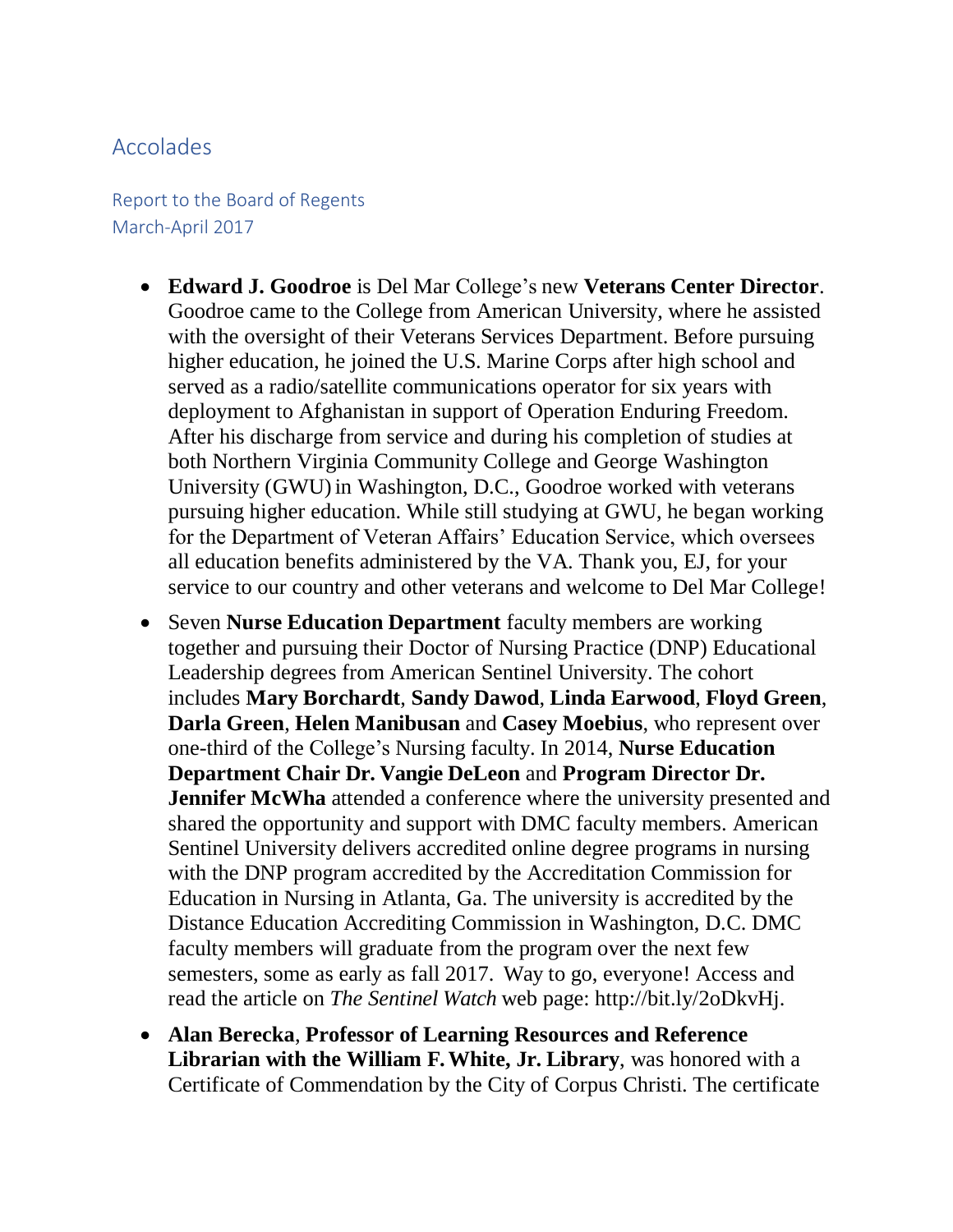named Berecka as "Poet Laureate of Corpus Christi" as part of the second annual People's Poetry Festival. In 2012, Berecka envisioned a People's Poetry Festival with the first event held in 2016. He has three published books of poetry collections to his credit––*With Our Baggage* (2013), Remembering the Body (2011) and *The Comic Flaw* (2009) –– along with two chapbooks, Each Man Has One Life (2004) and Beacons (2011). Berecka's work also has appeared in periodicals and anthologies. Congratulations, Alan!

- Congratulations goes to **Cheryl Sanders, Dean of Student Retention and Engagement,** for her selection and participation during the Student Affairs Professionals in Higher Education's 2017 Institute for Aspiring Vice President for Student Affairs Officers. Organizers noted this year's selection process was particularly difficult after receiving a high number of outstanding applications. Sanders joined a very talented group of administrators attending this learning and networking professional development experience. Content session encompass topics such as strategic thinking, leading change, planning for career advancement and work/life balance, among other issues. The institute was held in Tampa, Florida, in January.
- For a job very well done, **Purchasing and Business Services' Print Services Department––Clara Garcia, Elizabeth Herrera and Irma Maldonado**––received the Salvation Army's "Angel Tree Partner of the Year" Award for Del Mar College's Adopt an Angel Program participation. The DMC family made Christmas for 146 "angels" brighter this past year, making the College one of the top three participants in 2016. Del Mar College's annual participation began long before 2004 when Garcia says she began working at the College. Thank you, Clara, Elizabeth and especially Irma, for carrying on the tradition and encouraging the DMC community to make the holidays brighter for those lessfortunate.
- Congratulations goes to the **Emergency Medical Services – Paramedic Program** with the **Public Safety Education Department**, including **EMS Program Director Melissa Stuive**, **Clinical Coordinator Kellie Reiger** and faculty members **Robert Ruiz** and **Filemon Lopez** for their hard work in obtaining accreditation. The Commission on Accreditation of Allied Health Education Programs recently sent a letter of confirmation based on the recommendation of the Committee on Accreditation of Educational Programs for the Emergency Medical Services Professions for a five-year accreditation period, which runs Marcy 17, 2017 to March 31, 2022.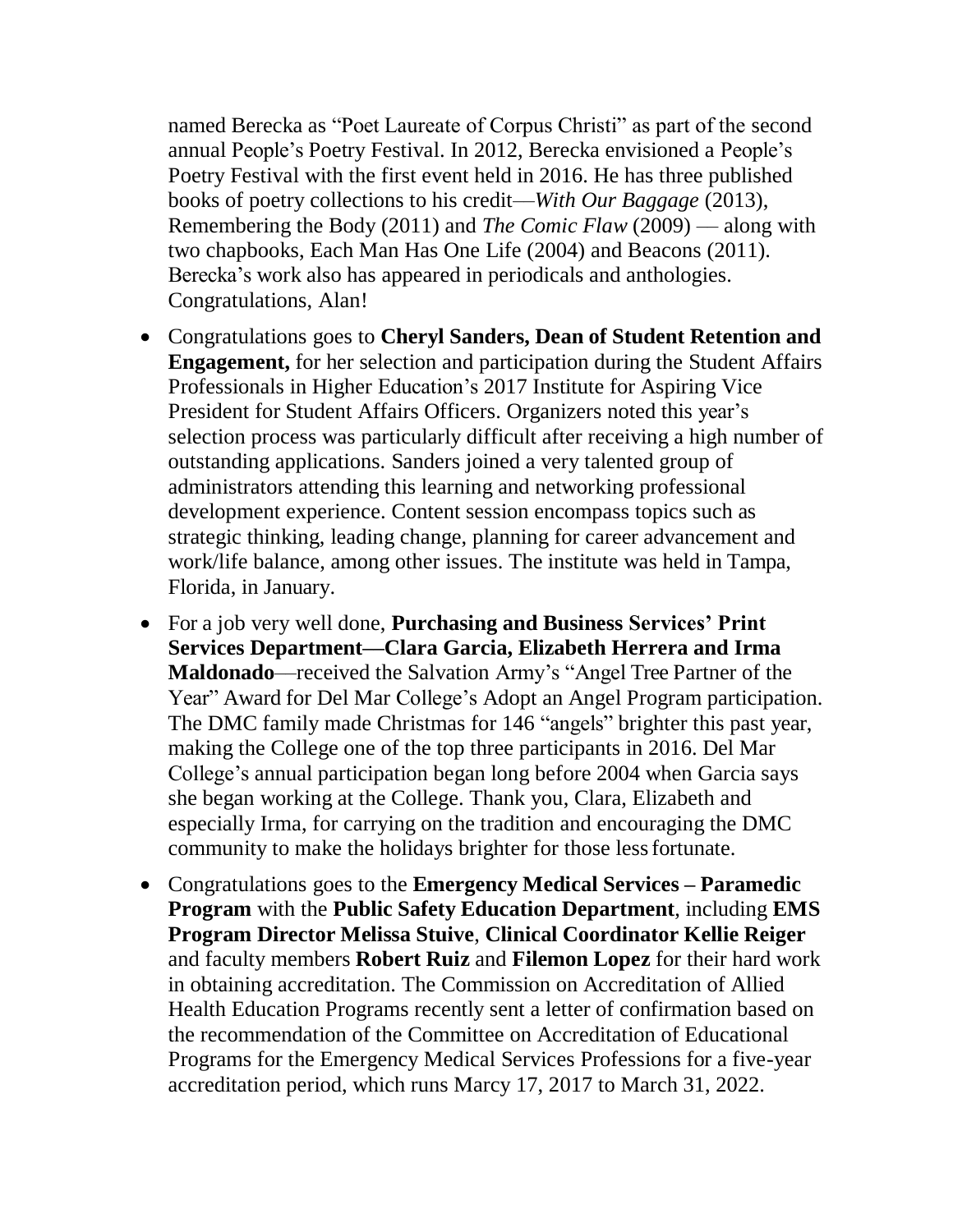Department Chair Davis Merrell reported that the "EMS faculty have worked on this process over the last year, and their hard work and determination has finally paid off." The program will celebrate this accomplishment at 1 p.m. April 26 in the Emergency Training Building on the West Campus and invites everyone to attend. Congratulations to all who worked on the EMS Program's accreditation!

• **Dr. David Abarca**, **Associate Professor of Computer Science** and **Information Security Program Director** with the **Computer Science, Engineering and Advanced Technology Department**, was recruited by the Federal Bureau of Investigation (FBI) to lead a local group devoted to protecting the nation's critical infrastructure. Dr. Abarca now leads the Coastal Bend Special Interest Group of the FBI's Houston-based InfraGard program, which is an association of people from business and industry, academic institutions, law enforcement agencies and other fields who are dedicated to sharing information and intelligence to prevent hostile acts against the United States. On another note, Dr. Abarca was recognized in March by the American Cancer Society for his participation in Del Mar Rocks Pink Breast Cancer Awareness Month campaign in October as a "Real Men Wear Pink" ambassador. He wore his hair and beard dyed pink all month and raised 3,000 toward the cause. Congratulations for both honors!

## Events

- Thursday, April 13, 7:30 p.m., 43rd Annual Guest Artist Concert featuring Saxophonist "Blue Lou" Marini and Del Mar College's MWF Jazz Band, Richardson Performance Hall, DMC East Campus, free: The concert marks the final formal concert under the baton of Professor of Stage Band and Guitar David Irving, who is retiring from teaching at Del Mar College after 45 years. "Blue Lou" Marini joins the Music Department's MWF Jazz Band for an evening of cool sounds. Best known as a musician with the Saturday Night Live Band, The Blues Brothers Band and Blood, Sweat and Tears, Marini comes to Del Mar College for his fifth time as a featured guest artist. For more information, call the Music Office at 698-1214 or email *[dirving@delmar.edu.](mailto:dirving@delmar.edu)*
- Thursday, April 27, 11 a.m., Viking Landing, Harvin Student Center, DMC East Campus, free: The DMC Viking is on his way and landing at Del Mar College on April 27! He's been on a long journey to learn more about the